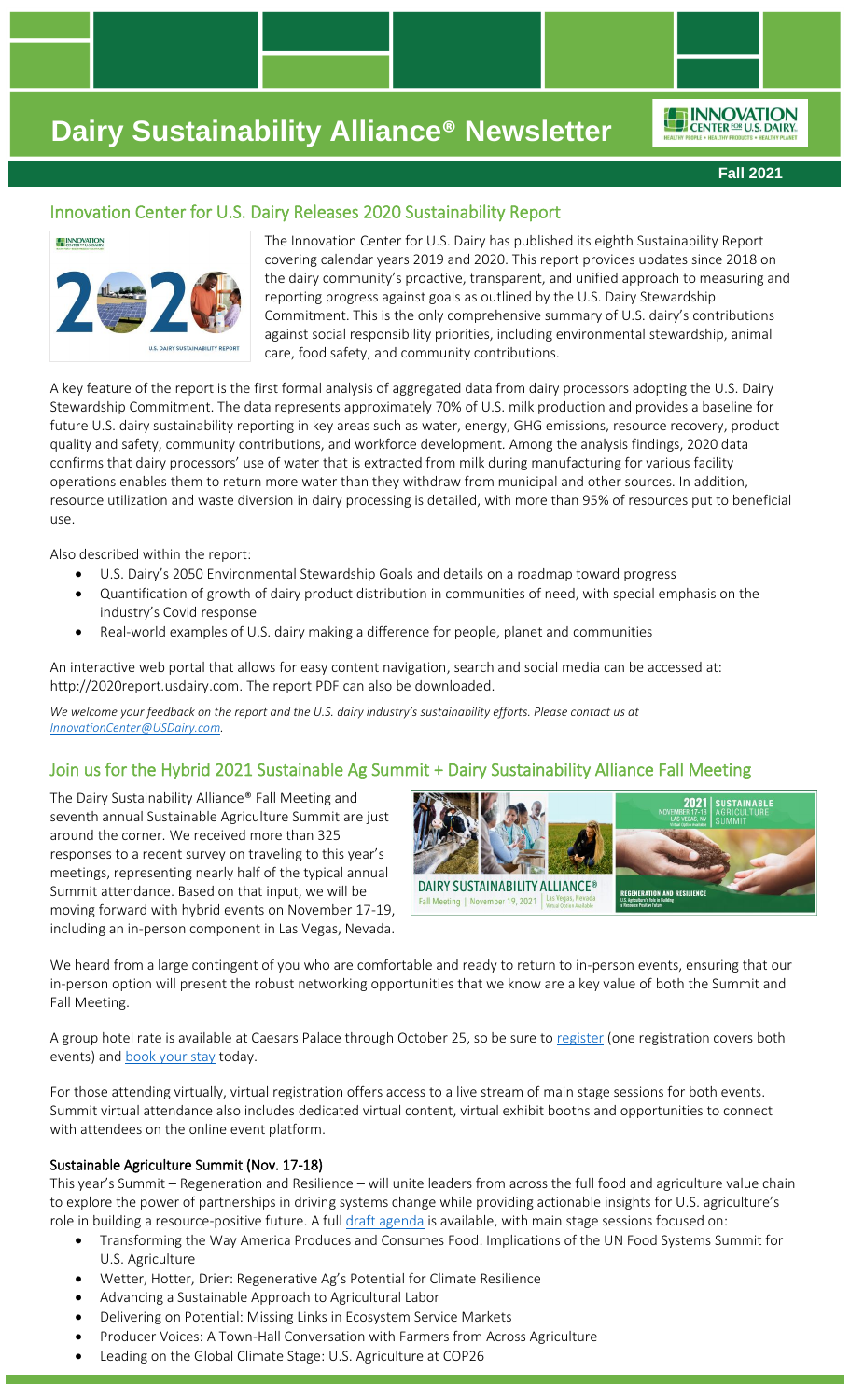ENNOVATION

**Fall 2021**

### Dairy Sustainability Alliance Fall Meeting (Nov. 18-19)

Join your fellow Dairy Sustainability Alliance members and the broader dairy community as we convene to better understand the impacts global convenings this fall will have on U.S. dairy, hear from dairy farmers about how their various regions and farms are approaching sustainability and what the broader value chain can do to support those efforts, and re-connect with colleagues from across the country during sector discussion and input sessions. A draft agenda is [available here.](http://alliancemeeting.usdairy.com/#/Agenda)

Plus, help us honor the 2021 Sustainability Award recipients and celebrate 10 years of the U.S. Dairy Sustainability Awards program with a special ceremony and reception ahead of the Fall Meeting. This portion of the event will be available for in-person attendees only.

#### COVID-19 Event Policies

Our team continues to actively monitor COVID-19 policies and recommendations at the city, county, and state levels to ensure the safety of our attendees. With 90% of survey respondents reporting that they are or will be fully vaccinated by November, we are looking forward to welcoming many of you back to an engaging in-person environment. To ensure a happy, healthy experience at the in-person events, we are enhancing our previously announced [COVID-19 p](https://sustainableagsummit.org/covid-safety/?utm_source=Sustainable+Ag+Summit&utm_campaign=9505e20a2e-EMAIL_CAMPAIGN_9_2_2021&utm_medium=email&utm_term=0_16c42a71f0-9505e20a2e-593531729&mc_cid=9505e20a2e&mc_eid=a736b1de49)recautions:

- A virtual participation option for those unable to join us in Las Vegas.
- An in-person mask mandate. Effective July 30, the State of Nevada mandated that everyone, including fully vaccinated individuals, wear a mask in public indoor settings in counties with substantial or high transmission, including Las Vegas. The directive aligns with the latest Centers for Disease Control and Prevention (CDC) guidance related to mask requirements. All Summit and Fall Meeting staff and attendees will be required to properly wear a mask during the event, regardless of vaccine status or current local mandates.
- Attendee health and wellness screening questionnaire prior to and each morning of the Summit and Fall Meeting to ensure the health and safety of our team and attendees.
- Hand sanitizer and sanitizing wipes provided for attendee use. We encourage our attendees to wash their hands and use hand sanitizer frequently throughout your time at the Summit.
- Modified meal services, physical distancing, and other COVID-19 precautions will be in place to enhance the safety of our indoor conference environment.

*If you have any questions, please visit the event sites, [www.sustainableagsummit.org](http://www.sustainableagsummit.org/) an[d http://alliancemeeting.usdairy.com,](http://alliancemeeting.usdairy.com/) or contact [Angela.Hessinger@dairy.org.](mailto:Angela.Hessinger@dairy.org)*

### NZI in the News

The U.S. Dairy Net Zero Initiative (NZI), an industry-wide effort in support of the Innovation Center's 2050 Environmental Goals, continues its work to make sustainable practices and technologies more accessible and affordable for U.S. dairy farms of all sizes and geographies. In advancing its five-year plan to develop the on-farm pathway to 2050, NZI is building strong partnerships critical to success:

- In June, the Foundation for Food and Ag Research (FFAR) [publicly announced](https://foundationfar.org/news/ffar-grant-enhances-dairy-industry-sustainability/) that it awarded a \$10 million grant to support NZI. Specifically, the *Dairy Soil & Water Regeneration* project will support dairy farmers as they look to further improve soil health and water quality, increase carbon sequestration and reduce greenhouse gas emissions through dairy feed production. By closing research gaps, this project is opening new market opportunities for farms and helping advance U.S. dairy toward its collective 2050 environmental stewardship goals.
- Also in June, [Nestlé announced](https://www.nestleusa.com/media/pressreleases/carnation-farm-joins-dairy-net-zero-initiative) Trinkler Dairy Farm as the first farm to partner in the NZI Dairy Scale for Good pilot. As one of up to five pilot farms, Trinkler will play a key role over the next five years in demonstrating the economic viability of sustainable practices and technologies to inform the on-farm models and pathway to 2050.
- The Innovation Center [has joined](https://ecosystemservicesmarket.org/june-2021-esmc-newsletter/) the Ecosystem Services Market Consortium (ESMC) as a Founding Circle member. ESMC is a non-profit, member-based organization that is launching a national scale program for agriculture in 2022 to pay farmers and ranchers for quantified, verified, certified, and outcomes-based soil carbon, net GHG, water quality, and water conservation credits generated from regenerative agricultural practices. Through this membership, ESMC will engage with NZI to inform economic modeling and ecosystem service market approaches

*If you have any questions about the Net Zero Initiative, please contact Kelly.Sheridan@dairy.org.* 

## Fall Webinar Series

Each month the Dairy Sustainability Alliance hosts webinars for its members to provide program updates and resources, share learnings and insights, or dive deeper on key social responsibility topics. Watch for additional webinars to be added in the coming weeks.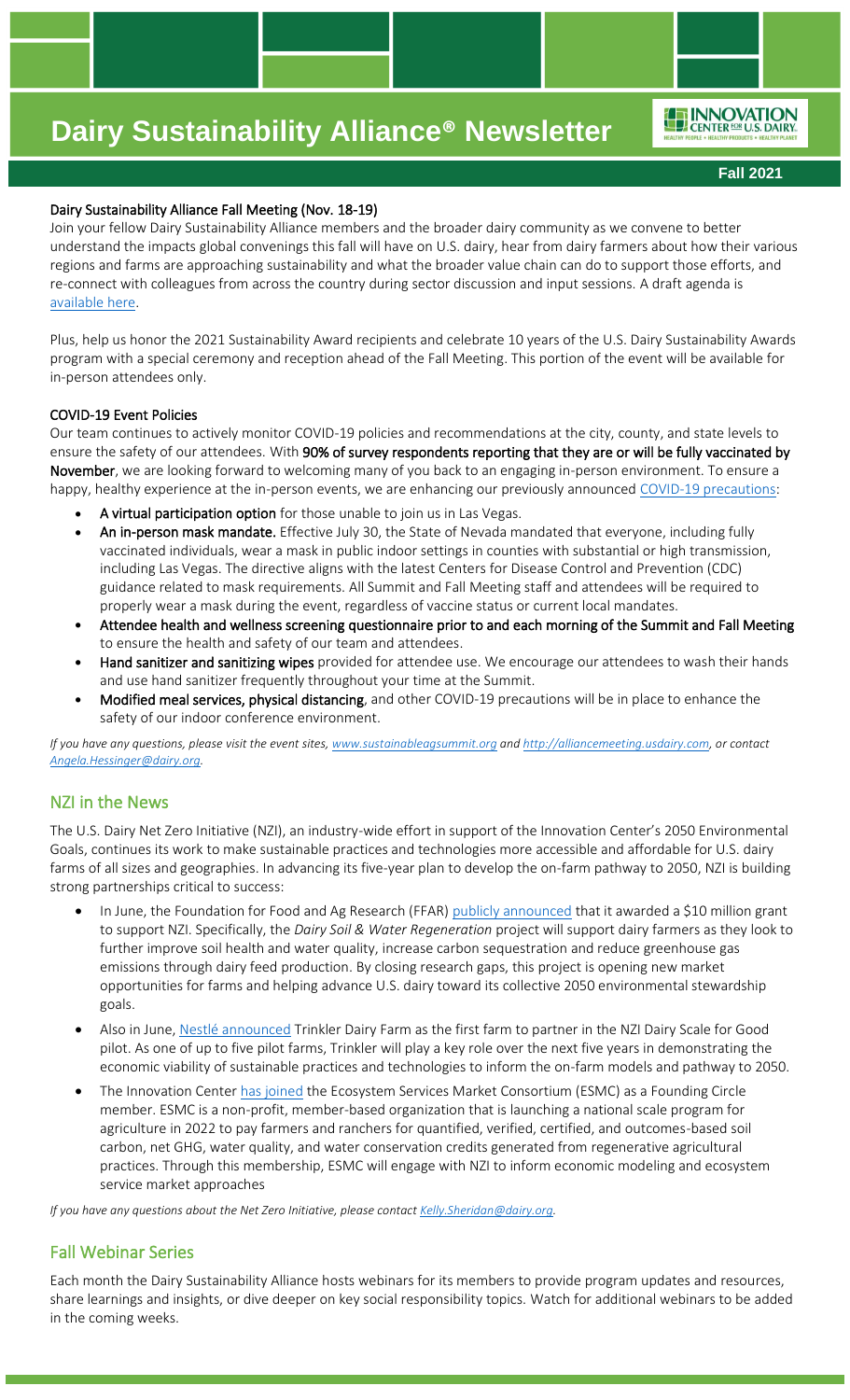### Supporting Dairy Supply Chain Sustainability Progress

*Tuesday, October 12 from 1:00-2:00 p.m. Central* 

Sustainability is top of mind for a growing number of customers and consumers. In parallel, companies are increasingly asking their supply chains to demonstrate how they are prioritizing and progressing sustainability within their own businesses. Two global programs – the Dairy Sustainability Framework (DSF) and SAI Platform's Sustainable Dairy Partnership (SDP) – are working to drive a collaborative and common global approach to sustainability assurance and reporting.

As the national aggregator for both programs, the Innovation Center plays a critical role in supporting U.S. dairy companies who want to be part of these two complimentary efforts. Whether just starting out or looking to streamline existing efforts, the Innovation Center offers a variety of resources to support dairy community tracking, monitoring and reporting efforts, as we work pre-competitively to build a strong U.S. dairy supply chain. [Register here](https://dairy.zoom.us/webinar/register/WN_OZZG78qpSTy1pf58AQVtSg) for this webinar to learn more.

### *Past Webinars*

Thanks to those who were able to attend yesterday's Member Discovery Series webinar, *Farmer Perspectives on Data and Actionable Insights to Scale Farm Level Data Activities*, presented by Trust in Food, a Farm Journal Initiative, and The Sustainability Consortium. [Watch the recording](https://vimeo.com/610110979/80449ac831) or check out the full [Farmer Perspectives on Data 2021](https://www.trustinfood.com/wp-content/uploads/2021/05/Farmer-Perspectives-on-Data-2021.pdf?mkt_tok=ODQzLVlHQi03OTMAAAF8-kZOuk2VxqHLFzLp2yX6dltESbAiZHJnINLzKgjZqz4KbkyFGfW2X54A8qXGLnohlhs5z-j5El04mVHYuqr4dT6LSwSG6_2qPvuxU8FuPByLdurb) report for more information.

Curious about dairy foods and inflammation? You can [view the recording](https://www.usdairy.com/news-articles/dairy-inflammation-webinar) of the National Dairy Council's August 24 webinar, *Taming the Flame: Dairy and Inflammation*, which provided an in-depth look at the state of the science on dairy foods and chronic inflammation.

# Hunger Action Month: How will you choose to end hunger?

September is Hunger Action Month, a time dedicated to driving nationwide awareness and inspiring collective action to help people facing the impossible choices of hunger. [Recent estimates](https://www.usdairy.com/getmedia/89e3f0f6-d563-43ee-86ed-91b6bf9e417f/covid-19-impact-on-food-insecurity.pdf?ext=.pdf) by Feeding America, the country's largest domestic hunger-relief organization, indicate that 42 million people, including 13 million children, in the U.S. may face food insecurity in 2021.

## *Raising Awareness*

Feeding America has assembled a [Hunger Action Month toolkit](https://rosedmi-my.sharepoint.com/:f:/g/personal/angela_hessinger_dairy_org/EmnKx3RfCBFKs_qkrnccmBUBraah0woV2i1HwQfeUca6hg?e=fvscCI) of marketing materials, turn-key content, ideas and thought starters that you and your organizations can use to participate and raise awareness throughout the month-long campaign, including:

- Add the [Hunger Action Month frame](https://www.facebook.com/profilepicframes/?selected_overlay_id=507657277165748#_=_) to your Facebook profile
- Go orange the color of hunger relief to spread awareness and demonstrate your commitment to ending hunger in America
- Support your local food bank by volunteering or making a donation

## *Driving Action*

The dairy community is committed to ensuring those who face hunger have access to nutrientrich dairy products. Over the past year, the U.S. dairy community stepped up efforts to collectively provide 664 million pounds of nutritious dairy products to millions of people throughout Feeding America's network, an 88% increase from pre-pandemic figures.

But there is still more that can be done.

Feeding America has set the bold goal of distributing more than 900 million pounds of dairy products annually by 2025. The dairy community is partnering with Feeding America to support their growth strategies and provide reliable access to nutritious dairy products for those facing food insecurity. We are excited to explore even more innovative win-win solutions that are good for the Feeding America network and for dairy and that ultimately help to end hunger.

*If you have any questions, please contac[t Tab.Forgac@dairy.org](mailto:Tab.Forgac@dairy.org) or [Carole.Clemente@dairy.org.](mailto:Carole.Clemente@dairy.org)*



## **Fall 2021**

ENNOVATION

**E INNOVATION** CENTER FOR U.S. DAIRY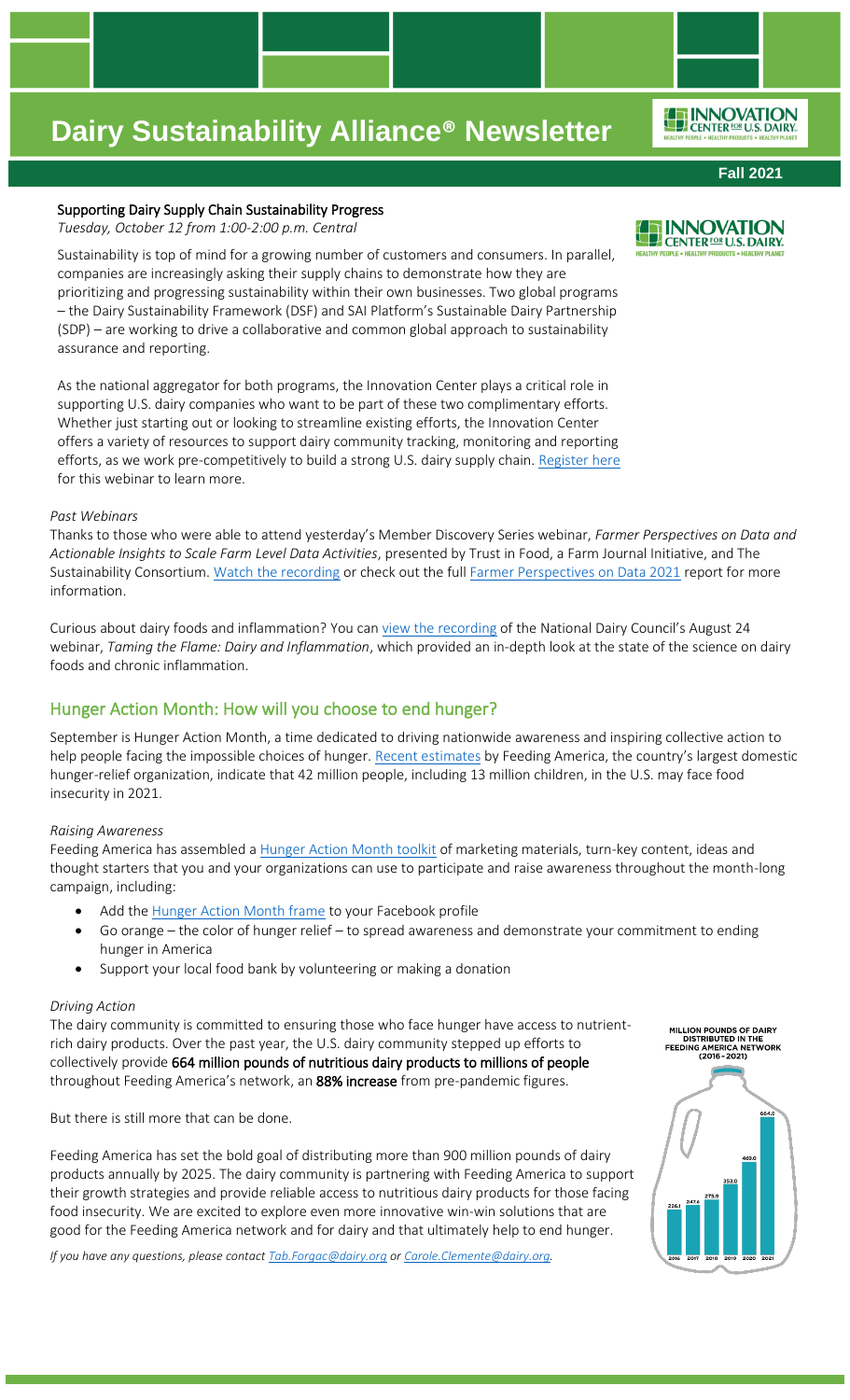ENNOVATION

**Fall 2021**

## USDA Establishes Dairy Donation Program

The U.S. Department of Agriculture recently [released the interim final rule](https://www.ams.usda.gov/press-release/usda-establishes-dairy-donation-program-part-continuing-usda-pandemic-assistance) that establishes the [Dairy Donation Program](https://www.ams.usda.gov/services/ddp) as required by the Consolidated Appropriations Act of 2021. Under the program, eligible dairy organizations that account to a federal milk marketing order and incur a qualified expense related to certain dairy product donations may apply for and receive reimbursements for those donations. The program is intended to facilitate donation of eligible dairy products and prevent and minimize food waste. This new program will make it possible for U.S. dairy companies to donate fresh, nutritious dairy products to nonprofit organizations reaching Americans struggling with hunger and food insecurity.

*For more information, please contact Emily DeBord at 202-658-9369.*

### Waste Not: Exploring Food Loss and Waste

When we know millions of people in the U.S. alone are facing hunger, it is devastating to think of how much food, including dairy, is lost or wasted each year. Ensuring the food we produce ends up nourishing people, livestock or the earth – and not landfills – will also have a profound impact on the environment. This fall, learn how you can be part of the conversation – and the solution – to reducing food loss and waste:

#### ReFED Webinar Series: Following the Roadmap to 2030: Taking Action to Reduce U.S. Food Waste by 50 Percent

ReFED, a national nonprofit dedicated to ending food loss and waste across the U.S. food system is hosting a series of webinars that will explore key action areas to reaching a national goal of reducing food loss and waste 50% by 2030. Register for upcoming installments or view past recording[s here.](https://refed.com/events/following-the-roadmap-to-2030-taking-action-to-reduce-food-waste-by-50/)

#### International Day of Awareness of Food Loss and Waste

Recognized by the United Nations (UN) Food and Agriculture Organization (FAO), Sept. 29 will mark the second [International Day of Awareness for Food Loss and Waste,](http://www.fao.org/international-day-awareness-food-loss-waste/en/) a time to prioritize action as part of resilient and sustainable food systems. Discover what you can do to stop food loss and waste.

The UN FAO has also endorsed a [Voluntary Code of Conduct on Food Loss and Waste Reduction,](http://www.fao.org/3/nf393en/nf393en.pdf) which offers a menu of actions that countries, supply chains and other stakeholders can take to reduce food loss and waste.

#### Anaerobic Digestion Funding Opportunity for Food Waste

The EPA is currently seeking applications for projects from states, tribes, territories, and nonprofit organizations to divert food waste from landfills by expanding anaerobic digester capacity in the United States. The total estimated funding for this competitive opportunity is approximately \$2 million. Individual projects could be in the range of \$50,000-\$200,000 for the funding period of two years. Applications are due by Oct. 7, 2021. To learn more, visit the EPA Anaerobic Digestion [Funding Opportunity webpage.](https://nam12.safelinks.protection.outlook.com/?url=http%3A%2F%2Flistserv.erg.com%2Ftrk%2Fclick%3Fref%3Dzpe5n8wq2_4-22vwubb-0-1cfax32ccfx01402%26&data=04%7C01%7Cangela.hessinger%40DAIRY.ORG%7C7dadc78f7550472636bc08d96293ec3d%7C4a5c3ca3613143b194be00fe342a7c7c%7C0%7C1%7C637649209748773840%7CUnknown%7CTWFpbGZsb3d8eyJWIjoiMC4wLjAwMDAiLCJQIjoiV2luMzIiLCJBTiI6Ik1haWwiLCJXVCI6Mn0%3D%7C1000&sdata=5nC7KTJ4J4YQ3tQBKw5WC%2FeZaTyuQ%2Bkx3eXGK9S0up4%3D&reserved=0)

## UN Food Systems Summit Set for Sept. 23-24

The United Nations (UN) has confirmed that the first [UN Food Systems Summit](https://www.un.org/en/food-systems-summit) (UN FSS) will take place as a virtual event on Sept. 23-24 in New York as part of the UN General Assembly.

**IINITED NATIONS** NNN SYSTFI

J. Mohammed outlined five expected outcomes for the September event:

During a Pre-Summit gathering at the end of July, UN Deputy Secretary-General Amina

- A Statement of Action from UN Secretary-General António Guterres.
- A compendium of UN FSS work, which will serve as a reference document for resources that informed the UN FSS.
- Continuation of National Food Systems Dialogues beyond the conclusion of the UN FSS, which are already planned in many countries to inform future policies and strategic pathways. U.S. dairy, in partnership with The Nature Conservancy and the Global Child Nutrition Foundation, co-convened its own independent dialogue in April and submitted an [official feedback form](https://nam12.safelinks.protection.outlook.com/?url=https%3A%2F%2Fsummitdialogues.org%2Fdialogue%2F8433%2F&data=04%7C01%7Cangela.hessinger%40dairy.org%7Ca9897e983ad949ad24a808d926d60390%7C4a5c3ca3613143b194be00fe342a7c7c%7C0%7C0%7C637583522898521319%7CUnknown%7CTWFpbGZsb3d8eyJWIjoiMC4wLjAwMDAiLCJQIjoiV2luMzIiLCJBTiI6Ik1haWwiLCJXVCI6Mn0%3D%7C1000&sdata=atfzjYj3%2FgxNL8Ce6W9bzHhsESX1tnoN0%2F0jGFhHh6g%3D&reserved=0) summarizing the discussion and recommendations to the UN FSS.
- Multi-stakeholder action coalitions on a variety of sustainable food systems themes, to be refined leading up to the Summit. Themes may include: 1) Nutrition and Zero Hunger; 2) School Meals; 3) Food Loss and Waste; 4) Agroecology, Sustainable Livestock and Agriculture Systems; 5) Aquatic and Blue Food; 6) Living Incomes and Decent Work; 7) Resilience; and/or 8) Implementation.
- A bi-annual UN FSS follow-up process, possibly led by Rome-based UN agencies (FAO, WFP, IFAD, CFS) and World Benchmarking Alliance to "take stock" of commitments set at the UN FSS.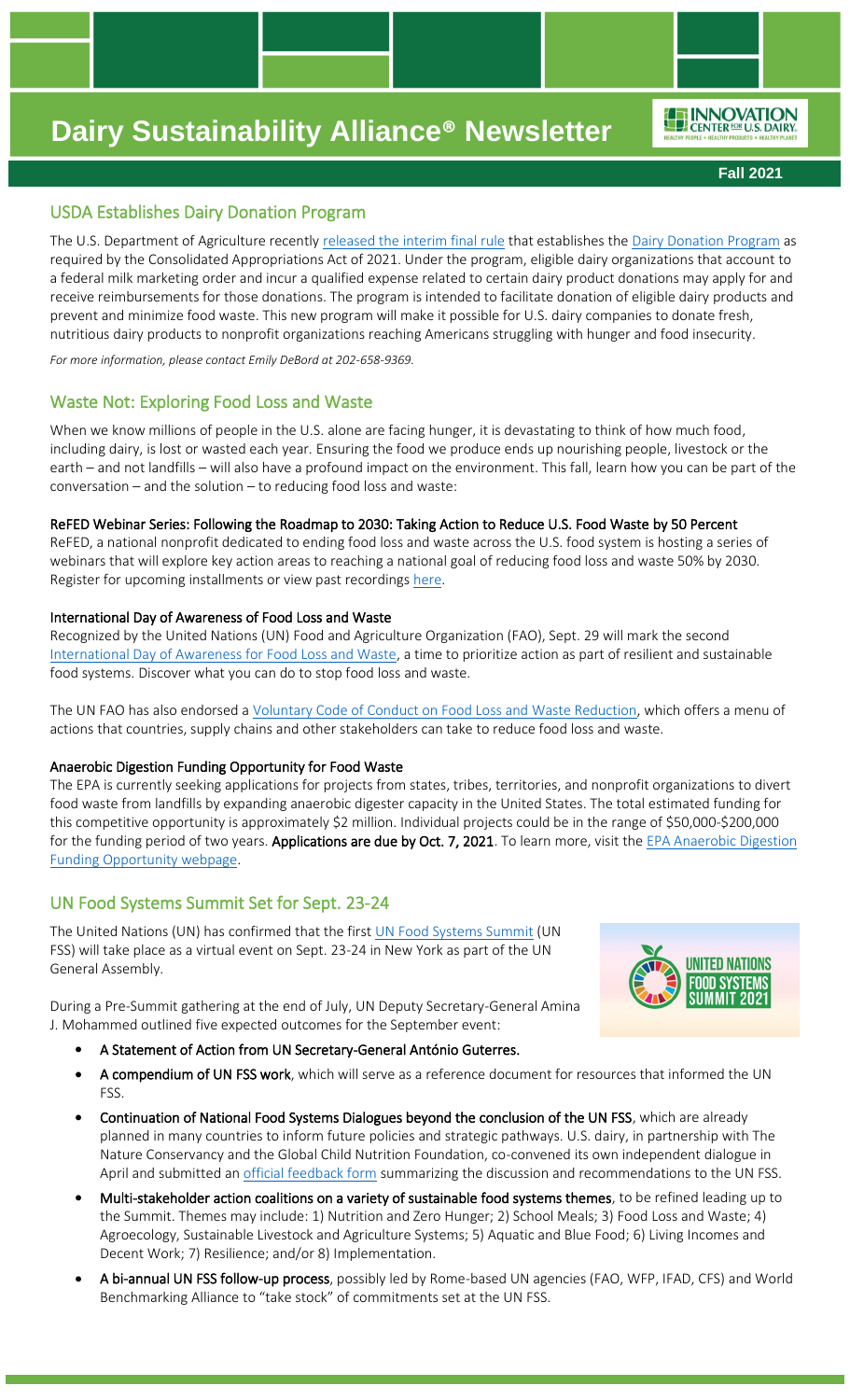ENNOVATION

**Fall 2021**

U.S. dairy will continue to engage in the UN FSS process. A dedicated team will be participating in the UN FSS later this week to learn the outcomes and planned actions, which will help inform U.S. dairy's continued food system efforts. Through commitments and action – like our FARM Program, Net Zero Initiative and food security/hunger game-changing [solutions](https://www.multivu.com/players/English/8951851-us-dairy-industry-advances-three-solutions-sustainable-secure-food-system/) – we will demonstrate that our farmers and processors produce foods that are a sustainable source of affordable nutrition, good for the planet and contribute to community vitality and resilience.

Initial outcomes and implications of the UN FSS will be examined as part of this year's Dairy Sustainability Alliance Fall Meeting and the Sustainable Agriculture Summit, November 17-19 virtually and in Las Vegas.

*If you have any questions, please contac[t Jean.Ragalie-Carr@dairy.org.](mailto:Jean.Ragalie-Carr@dairy.org)*

### Cows and Climate Change

It will take all of us working together to achieve the dairy community's 2050 environmental stewardship goals. That includes the cow herself. Here's the latest science behind her role.



#### Science & Technology

In June, the [Council for Agricultural Science and Technology](https://www.cast-science.org/) (CAST) released a commentary addressing the application of current and new agricultural science and technology critical to meeting the Biden administration goals to mitigate and adapt to climate change pressures described in the [Climate 21 Project.](https://climate21.org/)

In the commentary titled "The Role of Agricultural Science and Technology in Climate 21 [Project Implementation](https://www.cast-science.org/publication/the-role-of-agricultural-science-and-technology-in-climate-21-project-implementation/)," the Innovation Center's Dr. Tricarico describes the opportunity for animal agriculture to reverse climate change, identifies where focus and investments are needed, and discusses how farmer adoption of new mitigation practices and technology must provide environmental and socio-economic benefits to both consumers and producers.

Dr. Tricarico also talks about how technology improves sustainability in a[n interview with](https://www.cainthus.com/blog-posts/working-towards-carbon-neutral-dairy-farming)  [Cainthus](https://www.cainthus.com/blog-posts/working-towards-carbon-neutral-dairy-farming) – a computer vision and artificial intelligence company – on enteric emissions reductions necessary to support net zero carbon dairy farming by 2050.

#### The Ins & Outs of Byproduct Feeds

Often called the "original recyclers," cows have the ability to digest and attain nutrients from feedstuffs humans cannot. A recen[t scientific article](https://www.sciencedirect.com/science/article/pii/S095965262102343X?via%3Dihub) describes results from the most comprehensive study conducted to date on byproduct feeding to dairy cattle in the United States. The study, "*Nutritional contributions and non-CO<sup>2</sup> greenhouse gas emissions from human-inedible byproduct feeds consumed by dairy cows in the United States*", also examines the nutrients byproduct feeds supply and compares their enteric and manure non- $CO<sub>2</sub>$  emissions to the emissions related to feeding only forages and grains, or to disposing byproducts through landfill, composting, and/or combustion.





#### Let's Talk Methane

Today, join Drs. Frank Mitloehner, Alex Hristov, Ermias Kebreab, Dipti Pitta, Yvette de Haas, and Juan Tricarico for "[Advances in Enteric Methane Mitigation in Dairy Cattle: The](https://nam12.safelinks.protection.outlook.com/?url=https%3A%2F%2Fwww.adsa.org%2FMeetings%2F2021-Annual-Meeting%2FProgram&data=04%7C01%7Cangela.hessinger%40dairy.org%7C2931ad0b344e4db7bf2508d9680cf7ef%7C4a5c3ca3613143b194be00fe342a7c7c%7C0%7C0%7C637655227212000078%7CUnknown%7CTWFpbGZsb3d8eyJWIjoiMC4wLjAwMDAiLCJQIjoiV2luMzIiLCJBTiI6Ik1haWwiLCJXVCI6Mn0%3D%7C1000&sdata=5p0T3Vcg7%2BY9mziD%2FhWbM1Um%2Bugl1l6O77KX7x3EaNI%3D&reserved=0)  [Last Decade and Future Prospects](https://nam12.safelinks.protection.outlook.com/?url=https%3A%2F%2Fwww.adsa.org%2FMeetings%2F2021-Annual-Meeting%2FProgram&data=04%7C01%7Cangela.hessinger%40dairy.org%7C2931ad0b344e4db7bf2508d9680cf7ef%7C4a5c3ca3613143b194be00fe342a7c7c%7C0%7C0%7C637655227212000078%7CUnknown%7CTWFpbGZsb3d8eyJWIjoiMC4wLjAwMDAiLCJQIjoiV2luMzIiLCJBTiI6Ik1haWwiLCJXVCI6Mn0%3D%7C1000&sdata=5p0T3Vcg7%2BY9mziD%2FhWbM1Um%2Bugl1l6O77KX7x3EaNI%3D&reserved=0)", part of the American Dairy Science Association's 2021 Annual Meeting Fall Webinar series. Learn about advances from the last decade that already contributed to or hold potential for reducing enteric methane emissions from dairy animals and future prospects for research.

*If you have any questions, please contac[t Juan.Tricarico@dairy.org.](mailto:Juan.Tricarico@dairy.org)*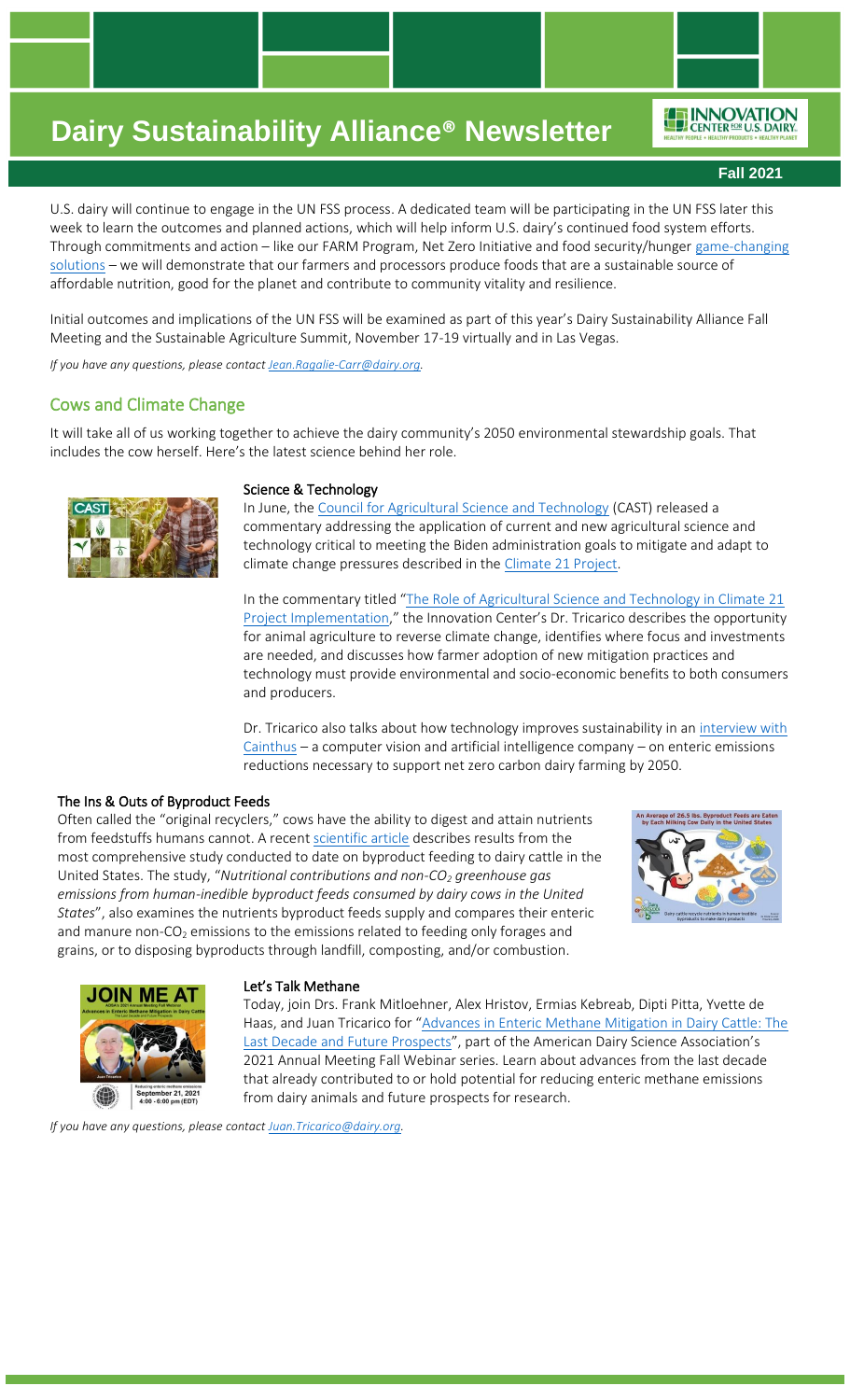**Fall 2021**

ENNOVATION

# Livestock-Derived Foods and Sustainable Healthy Diets

In June, the UN Nutrition, a United Nations inter-agency coordination mechanism for nutrition, released a discussion paper entitled "[Livestock-derived foods and sustainable healthy diets](https://www.unnutrition.org/wp-content/uploads/UN-Nutrition-paper-Livestock-derived-foods_19may.pdf)." The paper attempts to present the complex role of livestock-derived foods (LDF) in global sustainable food systems and diets. It addresses the valuable contributions that LDF make to human nutrition and discusses their "important and often controversial interface with two key areas: human health and the environment."



Health and Nutrition: The report finds that health and nutrition effects of LDF are "complex" and vary based on the context (e.g., by country), time of life (e.g., early childhood), and type (e.g., beef). Broadly, the report concludes that LDF "can have consequences for human

health if they are absent or deficient in the diets of certain vulnerable groups, or if consumed to excess by others." The authors say food-based dietary guidelines (FBDGs) should "vary depending on context when it comes to meat consumption" and advise "reducing consumption" in high-income countries, "moderating consumption" where per capita intake is increasing, and, in low-income populations, encouraging dietary diversity and "some meat and dairy products."

- Sustainable Production: The report discusses the pressures that livestock systems place on natural resources but also finds that sustainable systems could be "integral to climate change solutions." In particular, according to the report, LDF along with livestock production:
	- o Account for 14.5% of global greenhouse gas (GHG) emissions and contribute to freshwater withdrawals and loss of biodiversity, though GHG estimates are "based on OECD [Organization for Economic Cooperation and Development] production systems" and better data would be helpful.
	- o Contribute globally to GHG emissions in varying degrees based on species, with beef production contributing the most, followed by "dairy cattle, pigs, buffalo, chickens, small ruminants and other poultry." Feed production accounts for 45% of emissions and ruminant enteric fermentation for 39%.
	- o Are "critically important to the livelihood and food security of millions of people."
	- o Could "mitigate climate change" through the use of "mixed and efficient" systems, e.g., feed conversion rates, rangeland management, use of crop residues as feed.
	- o Can contribute to "equitable access to healthy diets" including cost reduction for vulnerable populations, gender equality and animal welfare.
- Research: More research is needed to build the evidence base on the role of livestock-derived foods within sustainable healthy diets. It should include: "Deeper insights into the bidirectionality of climate change and livestock-derived food production…" and cross-disciplinary collaborations between ecologists and public-health nutritionists "to optimize biodiversity and dietary diversity."

*If you have any questions, please contac[t Jean.Ragalie-Carr@dairy.org.](mailto:Jean.Ragalie-Carr@dairy.org)*

# Innovation Center & FARM Program Host "Dairy 101" Customer Webinar

On July 13, the Innovation Center for U.S. Dairy and the National Dairy FARM Program co-hosted a webinar for dairy customers. The event, which drew 65 pre-registered attendees from more than a dozen companies, focused on providing introductory level dairy education and included insights on dairy production, the FARM Animal Care Program, and how milk travels from farm to fridge. Four dairy farmers from California, Washington, Florida, and Wisconsin showcased their dairy farms virtually to help provide an understanding of the regional differences in dairy production. The recording of the webinar is now availabl[e here.](https://vimeo.com/575826797)

*If you have any questions about the webinar, please contact [Josh.Luth@dairy.org.](mailto:Josh.Luth@dairy.org)*

## Calf Care & Quality Assurance Program Publishes Animal Care Reference Manual



Last month, the [Calf Care & Quality Assurance \(CCQA\) Program,](https://www.calfcareqa.org/) which is jointly led by the National Dairy FARM Program and the Beef Quality Assurance Program, published the first volume of its Animal Care [Reference Manual.](https://www.calfcareqa.org/Media/CalfCare/Docs/ccqa-manual_digital_final.pdf) This manual assists farmers and ranchers who raise different breeds of male and female calves intended for dairy and/or beef production systems. It was designed to help calf raisers continually improve animal care outcomes on the farm while ensuring optimal health and welfare throughout the supply chain.

In addition to the manual, the CCQA program also offers resources specific to the needs of calf raisers such as protocol templates and animal observation scoring reference guides. Online and in-person opportunities for individuals looking to be CCQA-certified, as well as a facility self-assessment, will be available later this fall. The CCQA program serves as a streamlined program for calf care and management and a supplement to the FARM Animal Care Program.

*If you have any questions, please contact Emily Yeiser-Stepp at [eyeiserstepp@nmpf.org.](mailto:eyeiserstepp@nmpf.org)*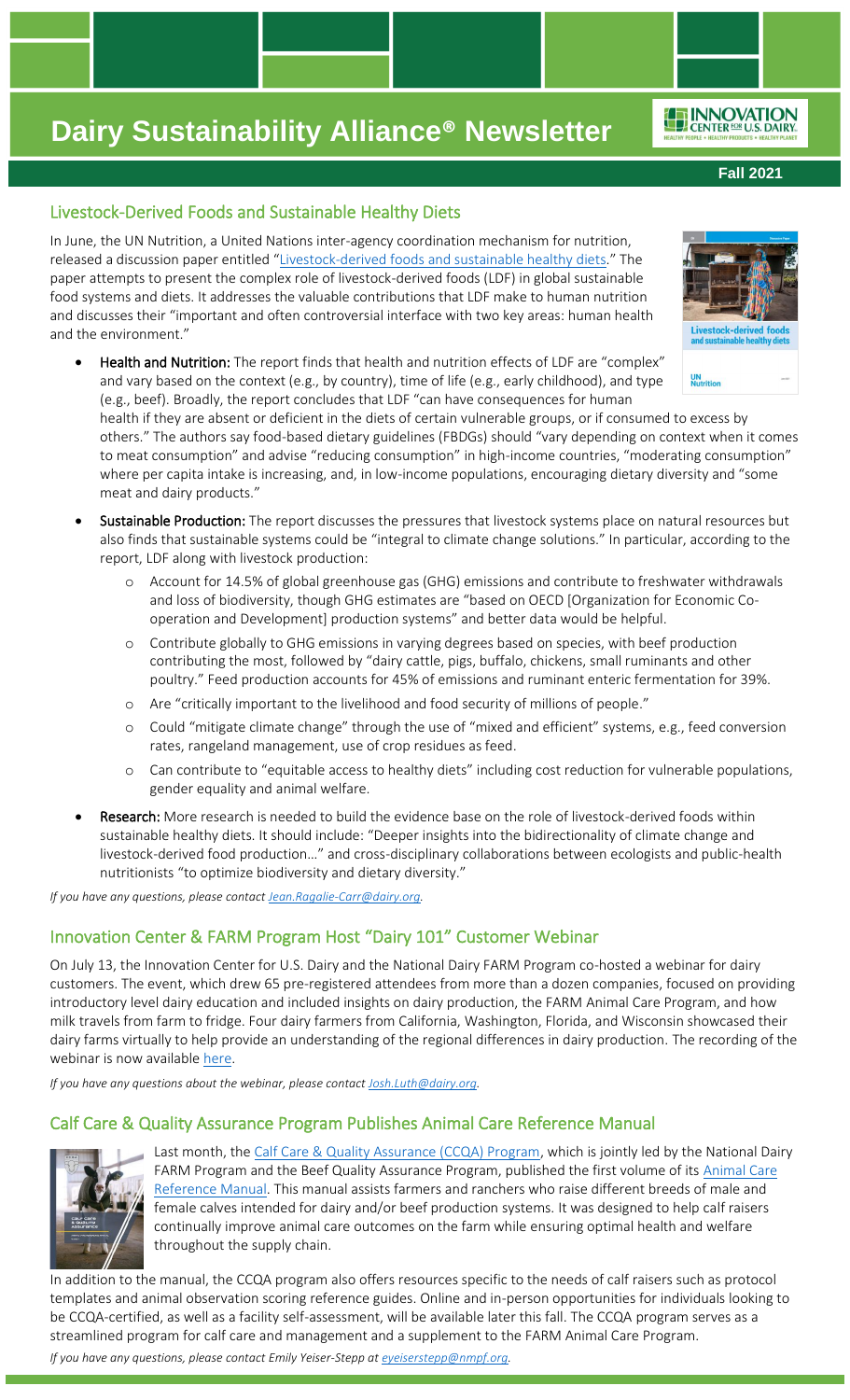# FARM Lunch Panel at World Dairy Expo

The National Dairy FARM Program will host a luncheon at World Dairy Expo in Madison, WI on Sept. 30 that will feature a panel discussion from industry stakeholders involved in the newest FARM initiatives: FARM Biosecurity and the Calf Care & Quality Assurance (CCQA). Space is limited and [registration](https://www.eventbrite.com/e/farm-program-lunch-at-world-dairy-expo-tickets-167640179289) for this in-person only event is required.

Panelists for the luncheon include:

- Josh White, Executive Director, Producer Education, National Cattlemen's Beef Association
- Kris Scheider, Wisconsin, Foremost Farms Dairy Farmer
- Dr. Jennifer Van Os, PhD, Animal Welfare Assistant Professor and Extension Specialist, UW Madison
- Justin Potts, Senior Manager, Dairy 2025, Land O' Lakes.

NMPF and the FARM Program will also sponsor two World Dairy Expo Seminars: [Dairy Cow Productivity: More Important](https://nam12.safelinks.protection.outlook.com/?url=https%3A%2F%2Fworlddairyexpo.com%2Fpages%2FExpo-Seminars.php%23s3&data=04%7C01%7Cangela.hessinger%40dairy.org%7C8a71108719e24fb443ed08d96e533c50%7C4a5c3ca3613143b194be00fe342a7c7c%7C0%7C1%7C637662126041502682%7CUnknown%7CTWFpbGZsb3d8eyJWIjoiMC4wLjAwMDAiLCJQIjoiV2luMzIiLCJBTiI6Ik1haWwiLCJXVCI6Mn0%3D%7C1000&sdata=9im2qZze3T%2Fj6NBHDFqZdcuPdiEY2VJ8FoXh%2FUQIPJI%3D&reserved=0)  [to the Profitability of Your Dairy Operation than You Think](https://nam12.safelinks.protection.outlook.com/?url=https%3A%2F%2Fworlddairyexpo.com%2Fpages%2FExpo-Seminars.php%23s3&data=04%7C01%7Cangela.hessinger%40dairy.org%7C8a71108719e24fb443ed08d96e533c50%7C4a5c3ca3613143b194be00fe342a7c7c%7C0%7C1%7C637662126041502682%7CUnknown%7CTWFpbGZsb3d8eyJWIjoiMC4wLjAwMDAiLCJQIjoiV2luMzIiLCJBTiI6Ik1haWwiLCJXVCI6Mn0%3D%7C1000&sdata=9im2qZze3T%2Fj6NBHDFqZdcuPdiEY2VJ8FoXh%2FUQIPJI%3D&reserved=0) presented by Peter Vitaliano, Ph.D., Vice President, Economic Policy and Market Research at NMPF and **[Practical Employee Management Strategies](https://nam12.safelinks.protection.outlook.com/?url=https%3A%2F%2Fworlddairyexpo.com%2Fpages%2FExpo-Seminars.php%23s3&data=04%7C01%7Cangela.hessinger%40dairy.org%7C8a71108719e24fb443ed08d96e533c50%7C4a5c3ca3613143b194be00fe342a7c7c%7C0%7C1%7C637662126041502682%7CUnknown%7CTWFpbGZsb3d8eyJWIjoiMC4wLjAwMDAiLCJQIjoiV2luMzIiLCJBTiI6Ik1haWwiLCJXVCI6Mn0%3D%7C1000&sdata=9im2qZze3T%2Fj6NBHDFqZdcuPdiEY2VJ8FoXh%2FUQIPJI%3D&reserved=0)** presented by Dr. Robert Hagevoort, Associate Professor and Extension Dairy Specialist, New Mexico State University.

Plus, visit the FARM Team in the Exhibit Hall at booth EH 4508 where farmers can register to win a pizza party for their employees.

*If you have any questions, please contact Emily Yeiser-Stepp at [eyeiserstepp@nmpf.org.](mailto:eyeiserstepp@nmpf.org) You can also connect with the FARM Team in-person at the American Association of Bovine Practitioners Annual Conference (booth 625).*

# Hit the Road for Cheese

This summer [marked the](https://www.foodandwine.com/travel/indiana-cheese-trail) launch of th[e Indiana Cheese Trail.](https://winnersdrinkmilk.com/community/cheese-trail/) The trail, which currently features 10 stops, spans the whole state and is not designed to do in a single day or even in a particular order, but rather for turophiles (connoisseurs of cheese) to experience the variety of creameries that make up the trail. While not all locations have public storefronts, you can pick up their products in local markets. If the Midwest is a bit far from where you live, consider checking out the cheese trails [California,](https://cheesetrail.org/) [Vermont,](https://vtcheese.com/vermont-cheese-trail-map/) [North Carolina](https://www.wnccheesetrail.org/) and the [New York Finger Lakes](https://www.flxcheese.com/) have to offer.

# Member Briefs

Knowledge sharing and collaboration are key tenets of the Dairy Sustainability Alliance. Find out what's new with some of our 150+ member companies and organizations:

- The Dairy Sustainability Alliance added 9 new members over the summer. Welcome to [Cooler Management LLC,](http://www.coolmgt.com/) [EnTech Solutions LLC,](https://energybyentech.com/) [Feeding America,](http://www.feedingamerica.org/) [H2Ok Innovations Inc.,](http://www.h2okinnovations.com/) [Nelson-Jameson Inc.,](http://www.nelsonjameson.com/) [Olam International Limited,](http://www.olamgroup.com/) [Pivot Energy Inc.,](https://www.pivotenergy.net/) [Proliant Dairy LLC,](http://www.proliantdairy.com/) and [UpField Group.](http://www.upfieldgroup.com/)
- The Hershey Company, Land O'Lakes and the Alliance for the Chesapeake Bay have partnered to form *[Sustainable](https://www.allianceforthebay.org/project/sustainabledairypa/)  [Dairy PA](https://www.allianceforthebay.org/project/sustainabledairypa/)*, a new initiative that will install on-farm best management practices to reduce GHG emissions, provide wildlife habitat, and help improve water quality in the Chesapeake Bay watershed. *Sustainable Dairy PA* has begun to work with dairy farmers in south-central Pennsylvania and is actively building a list of their conservation needs that will guide the program's priorities. In addition to working with the initial 119 farms, the initiative has the potential to reach more than 400 Land O'Lakes member farms supplying milk to Hershey as funding and support grows.
- In June, California Dairies Inc. (CDI) launched a ne[w farm-to-consumer sustainability effort](https://www.californiadairies.com/news/california-dairies-inc-announces-launch-farm-consumer-sustainability-effort) aimed at measuring, validating, and further improving sustainable business practices. Bringing together a team of experts with substantial dairy industry knowledge, as well as expertise in environmental stewardship, employee welfare, animal husbandry and beyond, the initiative will work to quantify the current baseline status of CDI's supply chain in key areas of sustainability, as well as lay out a roadmap of goals and targets going forward. CDI considers the work being done as part of this initiative as key to helping deliver on its commitment to the industry's 2050 Environmental Stewardship Goals.
- Dairgold, Inc. recently [announced plans](https://www.darigold.com/media/darigold-invests-in-climate-friendly-modernization/) to build a state-of-the-art, climate-friendly facility in the Port of Pasco. When operational, the plant will feature technologies and strategies to cut per unit GHG emissions by 25% compared to existing baselines; deploy anaerobic digestion technology as part of on-site wastewater treatment and as a means to extract methane for use as a natural gas substitute; be designed to accommodate future electric vehicles, including a potential conversion of the company's semi fleet; as well as have access to both rail and barge facilities, slashing the distance milk trucks travel by 5 million miles annually.







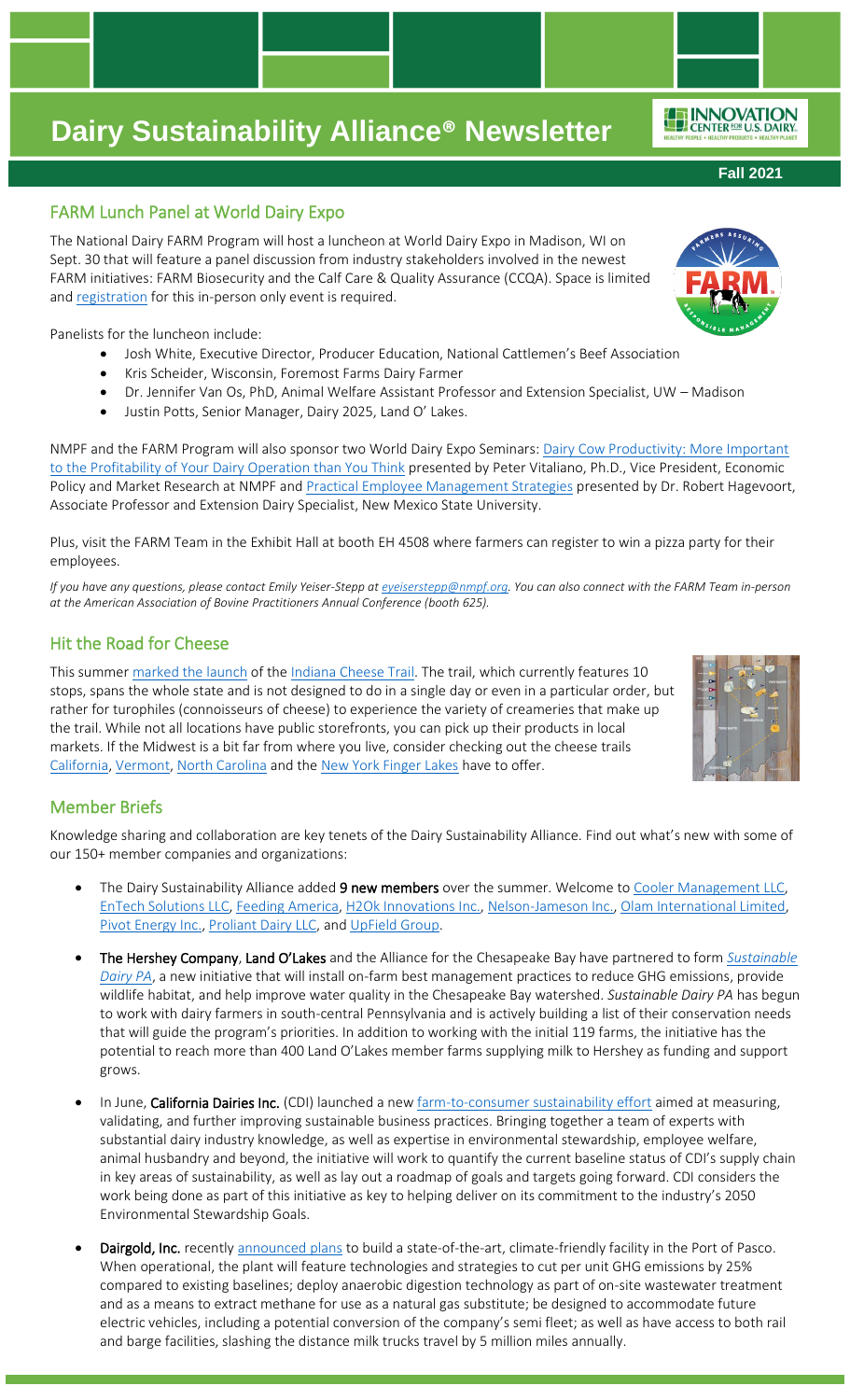ENNOVATION

**Fall 2021**

- Last month, Bel Brands USA and Dairy Farmers of America (DFA) [announced a 12-month pilot program](http://www.belbrandsusa.com/news/bel-brands-usa-partners-with-dairy-farmers-of-america-to-pilot-sustainable-milk-cooling-program/) designed to reduce GHG emissions by cutting on-farm energy usage through the adoption of energy-efficient and costeffective on-farm milk cooling methods. The farm will work with DFA's sustainability team to capture data on the energy and economic savings of the innovative sustainable milk cooling practices compared to the high-energy flash chillers, with the goal of replicating these practices on other U.S. dairy farms in the future, if proven successful. The findings of the program will ultimately help inform future best practices for dairy farm sustainability throughout the supply chain, specifically management and mitigation practices to help address the seasonal spike in energy use without compromising cow care.
- Tillamook County Creamery Association (TCCA) has announced [new sustainable packaging goals](https://www.dairyprocessing.com/articles/301-tillamook-announces-new-packaging-sustainability-goals) aimed at avoiding additional and unnecessary packaging; utilizing more recycled content; making all packaging recyclable, reusable or compostable, and educating consumers on actionable ways to reduce food waste and properly dispose of TCCA packaging. The company utilized a science-based lifecycle assessment to study the environmental impact of its current packaging to inform opportunities to further reduce its environmental impact. TCCA is also applying its focus on sustainable packaging for the benefit of the broader industry as the Innovation Center's Processor Working Group looks at how advances in sustainable packaging will support progress toward the industry's collective environmental goals.
- In August, Farmers for Sustainable Food [released results](https://farmersforsustainablefood.com/analysis-farms-in-pilot-project-achieve-positive-results-on-national-sustainability-metrics/) from the first year of a farm-level sustainability project with the Lafayette Ag Stewardship Alliance (LASA), Grande Cheese Company and Houston Engineering (check out ou[r July webinar](https://vimeo.com/577326389/2132e32b0d) on the 2021 U.S. Dairy Sustainability Award-winning project and it[s replicable framework\)](https://farmersforsustainablefood.com/wp-content/uploads/2021/04/Sustainability-project-Framework-Final-3.23.21.pdf). Key findings (based on 2019 data) show that existing conservation practices on the participating farms are already reducing the amount of sediment reaching local streams and rivers by 28 percent, while adding cover crops to half of all fields in the project area could lead to even more significant pollution reductions. The report also found that farms with livestock or that use manure for most crop nutrient needs scored better than the project benchmark for GHG emissions and energy use. Given the results achieved in year one, the Innovation Center is supporting the extension of the project for two more years as part of the U.S. Dairy Net Zero Initiative (NZI).
- Hosted by Idaho Dairymen's Association, Newtrient presented the "risks and rewards" of emerging renewable natural gas opportunities at a dairy farmer workshop. A [recording of the workshop](https://www.idahodairymens.org/stewardship) addresses how to identify the size of the opportunity, structure contracts and business considerations, as well as offers time to hear from a handful of developers in the space.
- As we highlighted during the Dairy Sustainability Alliance® [Spring Meeting,](https://vimeo.com/555393506/0e7708fed6) knowing where their food is coming from and trusting that it is sustainable and nutritious is important to Gen Z and millennial consumers. To help them get closer to the source, local state and regional checkoff organizations spent the summer highlighting farms and farmers across the country. Dairy MAX's new "[Dairy Up Close](http://www.dairyupclose.com/)" campaign follows five different dairies in the region to get up close and personal with the farmers and see what makes them tick. American Dairy Association Mideast introduced the world to [Macy Conrad,](https://www.drink-milk.com/video/meet-macy-conrad/) a next-generation Ohio dairy farmer who's passionate about protecting the planet and believes in the dairy community's environmental commitments. The Dairy Alliance has found success leveraging influencers to help build trust with the younger generation, reaching over 300,000 new consumers from a single Instagram influence during National Dairy Month. Most recently they worked with TikToker SpurWeezy who [highlighted his experience](https://www.tiktok.com/foryou?lang=en&is_copy_url=1&is_from_webapp=v1&item_id=6987116617083800837#/@spurweezy/video/6987116617083800837) touring a Virginia dairy farm.
- In a bi-monthly series on their website called "[Farmer Focus](https://www.nmpf.org/focus/)," the National Milk Producers Federation and the National Dairy FARM Program bring to life stories from dairy farmers across the country. In their latest [installment,](https://www.nmpf.org/focus/milking-r/) Dairy Sustainability Alliance Farmer Representative Sutton Rucks and his family talk about life during the initial COVID shutdown, when the family not only took care of their herd of 1,500 cows on Milking R Dairy in Okeechobee, FL, but were also up until 2 or 3 a.m. each night making ice cream.
- EPA has released its 2021 list o[f SmartWay High Performers](https://www.epa.gov/smartway/smartway-high-performer-lists) identifying carriers, logistics and shipper partners that are leading the way on clean freight. Ruan Transportation Management Systems was recognized in the "Truck carrier fleets, Carbon Metric" category. Carbon is also a leading indicator of fuel use, which means those recognized move heavier loads, packing their trailers more efficiently – and still consume thousands of gallons of less fuel annually. SmartWay High Performers are identified based on a set of fleet data, fuel use and other information that partners annually compile and voluntarily submit to EPA. Fewer than 10 percent of all SmartWay carriers operate fleets efficient enough to make the SmartWay High Performer list for carbon emissions.
- To reflect the efforts and achievements of its members and to share critical information on how all participants in the dairy supply chain are working together to significantly lessen their impact on the environment, the International Dairy Foods Association (IDFA) introduced a new **Sustainability Recognition Platform**. Visitors to the platform will find the latest information on the commitments and impact of both IDFA's members and U.S. dairy broadly, as well as additional resources for dairy companies.